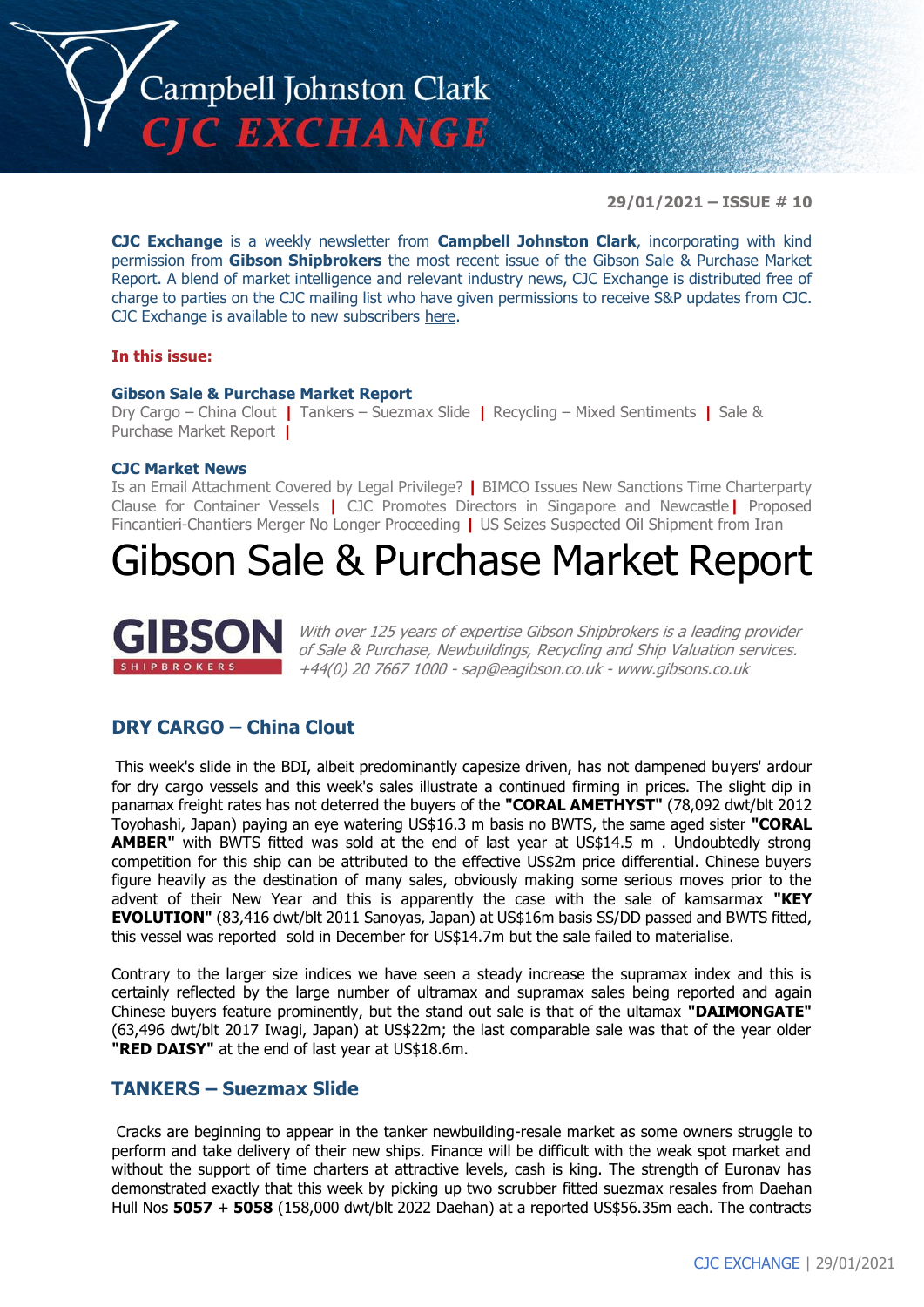

were originally placed by Yasa for around US\$61m per vessel and we understand a 5% deposit was placed on each.

Vintage VLCCs are still finding buyers as we hear Oaktree has sold the sisters, **"EAGLE VIRGINA"** + **"EAGLE VERMONT**" (306,999 dwt/blt 2002 Hyundai Ulsan) for around US\$50m enbloc, which is in line or a touch more than last done.

There is pressure on values in the older product sector as we hear the pumproom **"UNDINE"** (47,973 dwt/blt 2007 Shin Kurushima) has been sold to a Middle Eastern buyer at US\$9.75m, which is a step down from the one year older **"ARDMORE SEA MARINER"** (45,726 dwt/blt 2006 Minami Nippon), which sold at US\$10m in December and also had BWTS installed.

# **RECYCLING – Mixed Sentiments**

There has been noticeably less activity from the recycling markets this past week on the back of weakening price levels. Some owners who were looking to dispose of their old ladies have temporised selling in the hope of a bounce back, whilst others are still holing out for improved offers, which are not exactly forthcoming at present. In spite of recent downward pressure on prices, behind the scenes there is still the potential from some buyers to pay up for good quality tonnage, as can still be evidenced from Bangladesh, and the chances are that if this quiet period continues then we will likely see more stability and a gradual firming of rates going forwards.

# **Gibson Sale & Purchase Market Report**

| <b>Vessel Name</b>    | <b>DWT</b> | <b>Built</b>   | Yard                            | <b>Buyers</b>            | <b>Price</b><br>$(\frac{\epsilon}{m})$ | <b>Notes</b>                                                   |
|-----------------------|------------|----------------|---------------------------------|--------------------------|----------------------------------------|----------------------------------------------------------------|
|                       |            | <b>BULKERS</b> |                                 |                          |                                        |                                                                |
| <b>HAN FU STAR</b>    | 176,000    | 2012           | Rongsheng<br><b>H. I. (CHN)</b> | N.G. Moundreas           | 18.3                                   | SS+BWTS<br>due<br>12/21.                                       |
| <b>ASL MARS</b>       | 175,086    | 2004           | SWS (CHN)                       | <b>Undisclosed buyer</b> | 10                                     |                                                                |
| <b>KEY EVOLUTION</b>  | 83,416     | 2011           | <b>Sanoyas</b><br>(JPN)         | <b>Undisclosed buyer</b> | 16                                     | SS+BWTS<br>psd<br>12/20.                                       |
| <b>UNA MANX</b>       | 82,000     | 2021           | Tsuneishi<br>Zhoushan<br>(CHN)  | Chinese buyer            | 29.5                                   |                                                                |
| <b>PANTERA ROSA</b>   | 78,844     | 2009           | <b>Sanoyas</b><br>(JPN)         | Chinese buyer            | 13.2                                   | SS psd<br>10/19.<br><b>BWTS</b><br>fitted.                     |
| <b>CORAL AMETHYST</b> | 78,092     | 2012           | Toyohashi<br>(JPN)              | <b>Castor Maritime</b>   | 16.3                                   | DD psd<br>8/20. No<br>BWTS.                                    |
| PIREAS + THESSALONIKI | 76,598     | both 2006      | Imabari<br>(JPN)                | <b>Castor Maritime</b>   | 10.3<br>each                           | <b>BWTS</b><br>fitted. SS<br>due 6/21.                         |
| <b>NICOS L</b>        | 73,193     | 2002           | Jiangnan<br>(CHN)               | Chinese buyer            | 6.4                                    | No BWTS.                                                       |
| <b>SBI VIRGO</b>      | 63,629     | 2017           | Chengxi<br>(CHN)                | Eagle Bulk               | $$15 +$<br>shares                      | $BWTS +$<br><b>Scrubber</b><br>fitted.<br><b>Dely</b><br>2q21. |
| <b>DAIMONGATE</b>     | 63,496     | 2017           | Iwagi (JPN) ADNOC               |                          | 22                                     | DD psd<br>8/20.                                                |

#### **S&P SALES**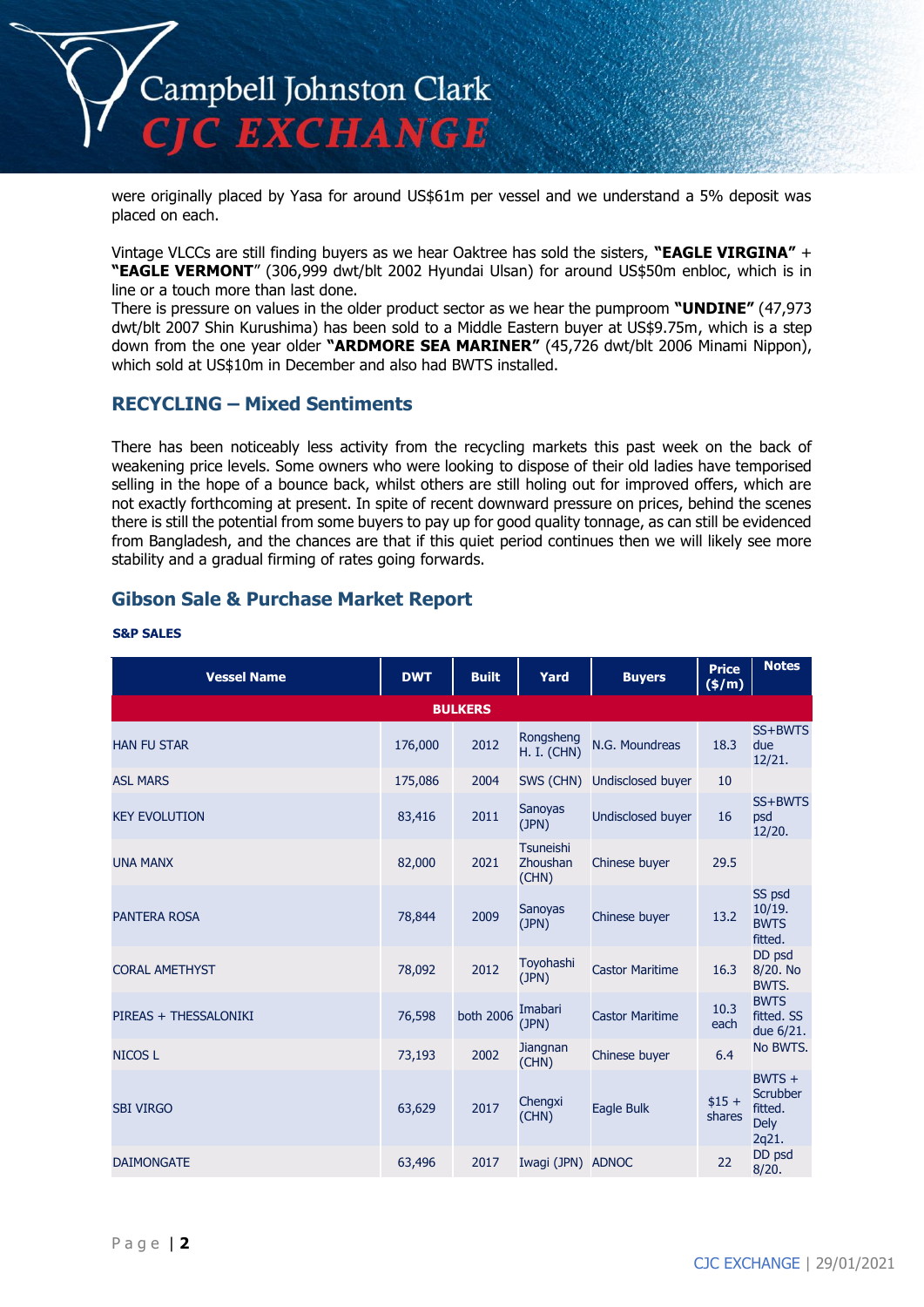# Campbell Johnston Clark<br>CJC EXCHANGE

| <b>GH SEABISCUIT</b>                    | 63,272           | 2016           | <b>Jiangsu</b><br>Hantong<br>(CHN)                           | Chinese buyer                  | 17.7                 | SS+BWTS<br>due 5/21.                                                                   |
|-----------------------------------------|------------------|----------------|--------------------------------------------------------------|--------------------------------|----------------------|----------------------------------------------------------------------------------------|
| TAIZHOU SANFU SF180102                  | 63,200           | 2021           | <b>Taizhou</b><br>Sanfu (CHN)                                | Undisclosed buyer              | xs 23                | Tier III.<br>Dely 5/21.                                                                |
| <b>ORIENT AMABIE</b>                    | 61,393           | 2013           | Imabari<br>(JPN)                                             | <b>Undisclosed buyer</b>       | 16.5                 | SS psd<br>7/20.<br><b>BWTS</b><br>fitted.                                              |
| <b>DENSA JAGUAR</b>                     | 57,637           | 2012           | STX Jinhae<br>(KRS)                                          | Chinese buyer                  | 10.75                | SS+BWTS<br>due 1/22.                                                                   |
| <b>NORDIC HARBIN</b>                    | 56,811           | 2011           | Yangzhou<br>Guoyu<br>(CHN)                                   | <b>Undisclosed buyer</b>       | 8.8                  | SS+BWTS<br>due 8/21.<br>Tier II<br>ME, Tier I<br>Aux.                                  |
| <b>MIGHTY OCEAN</b>                     | 56,083           | 2007           |                                                              | Mitsui (JPN) Chinese buyer     | 8.45                 | SS psd<br>6/20.<br>Waived<br>inspection                                                |
| <b>SHEFFIELD</b><br><b>PETERBOROUGH</b> | 55,585<br>55,517 | 2010<br>2009   | Hyundai<br>Vinashin<br>(VNM)<br><b>Hyundai</b><br>Mipo (KRS) | Chinese buyer                  | 18.5<br>enbloc       | SS psd<br>1/20.<br><b>BWTS</b><br>fitted.<br>SS psd<br>9/19.<br><b>BWTS</b><br>fitted. |
| <b>ALMASI</b>                           | 52,342           | 2001           | Tsuneishi<br>(JPN)                                           | Chinese buyer                  | 5.35                 | SS+BWTS<br>due 9/21.                                                                   |
| <b>EVER LOADING</b>                     | 52,261           | 2001           | <b>STX Jinhae</b><br>(KRS)                                   | Chinese buyer                  | 4.8                  | SS+BWTS<br>due 6/21.                                                                   |
| <b>BENE</b>                             | 50,212           | 2001           |                                                              | Mitsui (JPN) Turkish buyer     | 5.125                | SS+BWTS<br>due 8/21.                                                                   |
| SMART TINA                              | 38,850           | 2015           | Taizhou<br>Kouan<br>(CHN)                                    | Total<br>Shipmanagement        | mid-high<br>11       | Box hold.<br>SS psd<br>3/20.<br><b>BWTS</b><br>fitted.                                 |
| <b>LAST TYCOON</b>                      | 34,569           | 2012           | Shanhaigua<br>n (CHN)                                        | Undisclosed buyer              | 7.9                  | No BWTS.                                                                               |
|                                         |                  | <b>TANKERS</b> |                                                              |                                |                      |                                                                                        |
| EAGLE VIRGINA + EAGLE VERMONT           | 306,999          |                | Hyundai<br>both 2002 Ulsan (KRS)                             | <b>Undisclosed buyer</b>       | <b>50 en</b><br>bloc |                                                                                        |
| DAEHAN HULL NO 5057 + 5058              | 158,000          | both 2022      | Daehan<br>(KRS)                                              | Euronav                        | 57.5<br>each         | <b>Scrubber</b><br>fitted.                                                             |
| NAVIG8 TOPAZ                            | 49,561           | 2016           | <b>STX Jinhae</b><br>(KRS)                                   | Navig <sub>8</sub>             | 30.7                 | <b>Chemicals</b><br>. Declared<br>purchase<br>opt' dely<br>7/21.                       |
| <b>UNDINE</b>                           | 47,973           | 2007           | Shin<br>Kurushima<br>(JPN)                                   | <b>Middle Eastern</b><br>buyer | 9.75                 | Pump-<br>room.<br><b>BWTS</b><br>fitted.                                               |
| <b>OLMECA</b>                           | 15,472           | 2003           | <b>Fukuoka</b><br>(JPN)                                      | Chinese buyer                  | 5.25                 | <b>Stainless</b><br>steel. DD<br>due 8/21.<br>Renamed.                                 |
| <b>ASAVARI</b>                          | 13,094           | 2009           | Sekwang<br>(KRS)                                             | Far Eastern buyer              | low <sub>6</sub>     | <b>Marineline</b><br>. DD due<br>12/21.                                                |
| HAI ZHI XING 998                        | 11,000           | 2013           | Linhai<br>Hongsheng<br>(CHN)                                 | Chinese buyer                  | reg 10<br>(A)        | <b>Auction</b><br>sale.                                                                |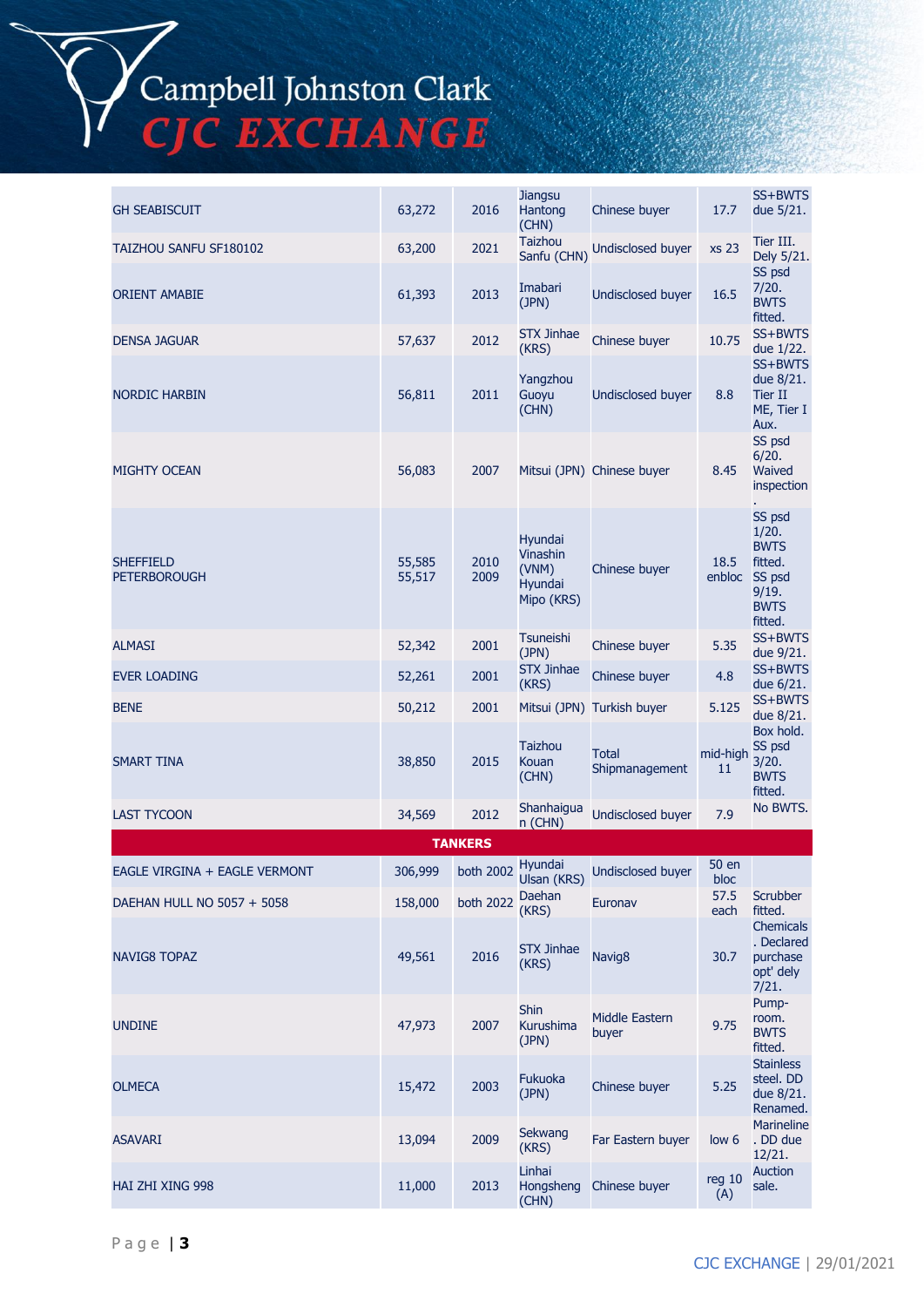Campbell Johnston Clark **CIC EXCHANGE** 

|                                      |        |                  |                                           |                    |                 | <b>Epoxy</b><br>IMO II.                 |
|--------------------------------------|--------|------------------|-------------------------------------------|--------------------|-----------------|-----------------------------------------|
|                                      |        |                  | <b>CONTAINERS / RO-RO / REEFERS / PCC</b> |                    |                 |                                         |
| BF MAHIA + BF OSPREY                 | 34,350 |                  | Jiangsu<br>both 2008 Yangzijiang<br>(CHN) | <b>MSC</b>         | 11.3<br>each    | 2500 TEU.<br>Geared.                    |
| HANSA CLOPPENBURG + HANSA DRAKENBURG | 23,400 | 2007             | Guangzhou<br>Wenchong<br>(CHN)            | <b>US buyer</b>    | 15.5 en<br>bloc | 1732 TEU.<br>Geared.                    |
| <b>EASLINE NINGBO</b>                | 20,367 | 2003             | Guangzhou<br>Wenchong<br>(CHN)            | <b>Greek buyer</b> | 3.5             | 1400 TEU.<br>Geared.                    |
| <b>TCI VIJAY</b>                     | 13,760 | 2006             | Jiangdong<br>(CHN)                        | <b>Greek buyer</b> | 5               | 1118 TEU.<br>Geared.<br>SS due<br>9/21. |
| TRINITY + TRIUMPH                    | 12,600 | <b>both 2007</b> | Kyokuyo<br>(JPN)                          | <b>Star Ocean</b>  | 6.5 each        | 907 TEU.<br>Geared.                     |
| <b>NEWBUILDING ORDERS</b>            |        |                  |                                           |                    |                 |                                         |

#### **Ordering Client Vessel Type Size / No. of units Shipyard (Country) Delivery (\$m) Notes BULKERS** Huachen Leasing Kamsarmax 85,000 dwt  $x<sub>2</sub>$ 85,000 dwt Shanhaigua Shahhalgua<br>n (CHN) 2022 Ningbo Juhe Logistics Kamsarmax 82,000 dwt Nantong<br>Kamsarmax 82,000 dwt Xiangyu x 1+1 Nantong Xiangyu (CHN) 2023 Chizhou Jiuhua Kamsarmax 82,000 dwt Nantong  $x\overline{1}+1$ Xiangyu (CHN) 2023 Guangxi Jinhang Kamsarmax 82,000 dwt Xiangyu x 1+1 Nantong (CHN) 2023 Enesel Ultramax 61,000 dwt x 2 61,000 dwt DACKS  $\angle$ CHN) 2022 **TANKERS** Tamba Kisen MR 50,000 dwt <sup>Hyundai</sup><br>MR 50,000 dwt Vinashin  $x\overline{1}+1$ Vinashin (VIET) 2022 32.5 **CONTAINERS / RO-RO / REEFER / PCC** Shoei Kisen (long TC to Evergreen Marine) Container 15,000 TEU x 10 Imabari Imabari 2023-2024 est 115 Scrubber<br>(JPN) 2023-2024 est 115 fitted. fitted. Evergreeen Marine Container 15,000 TEU x 5 **Samsung** Samsung 2023 est 115 Scrubber<br>(KRS) 2023 est 115 fitted. fitted. Evergreeen Marine Container 15,000 TEU x 5 Hudong + **Jiangnan** (CHN) <sup>2023</sup> Scrubber fitted. Wan Hai Lines **Container** 3,013 TEU 2013 TEU 3,013 TEU 3,013 TEU 3,013 TEU 3,013 TEU 3,013 TEU 3,013 TEU 3,013 TEU x 12 3,013 TEU JMU-Nihon JPN) 2022-2023 47.1 CU Lines Container 1,930 TEU Guangzhou<br>
X 2 (CHN) Guangzhou (CHN) 2022 Ruiyang Shipping **Container** 1,800 TEU Container X 8+4 1,800 TEU Yangzijiang rangzijiang 2022-2023 23<br>(CHN) Cosmoship Container 1,500 TEU  $x^2 + 2$ **Guangzhou Wenchong** (CHN) 2022-2023 **GAS**  $\begin{array}{ccc} \text{KSS Line} & 91,000 \\ \text{LPG} & \text{chm} & 1.000 \end{array}$ cbm x 1 Hyundai HI Hyundai HI 2022 79.8 Against 5 yrs TC to PTT .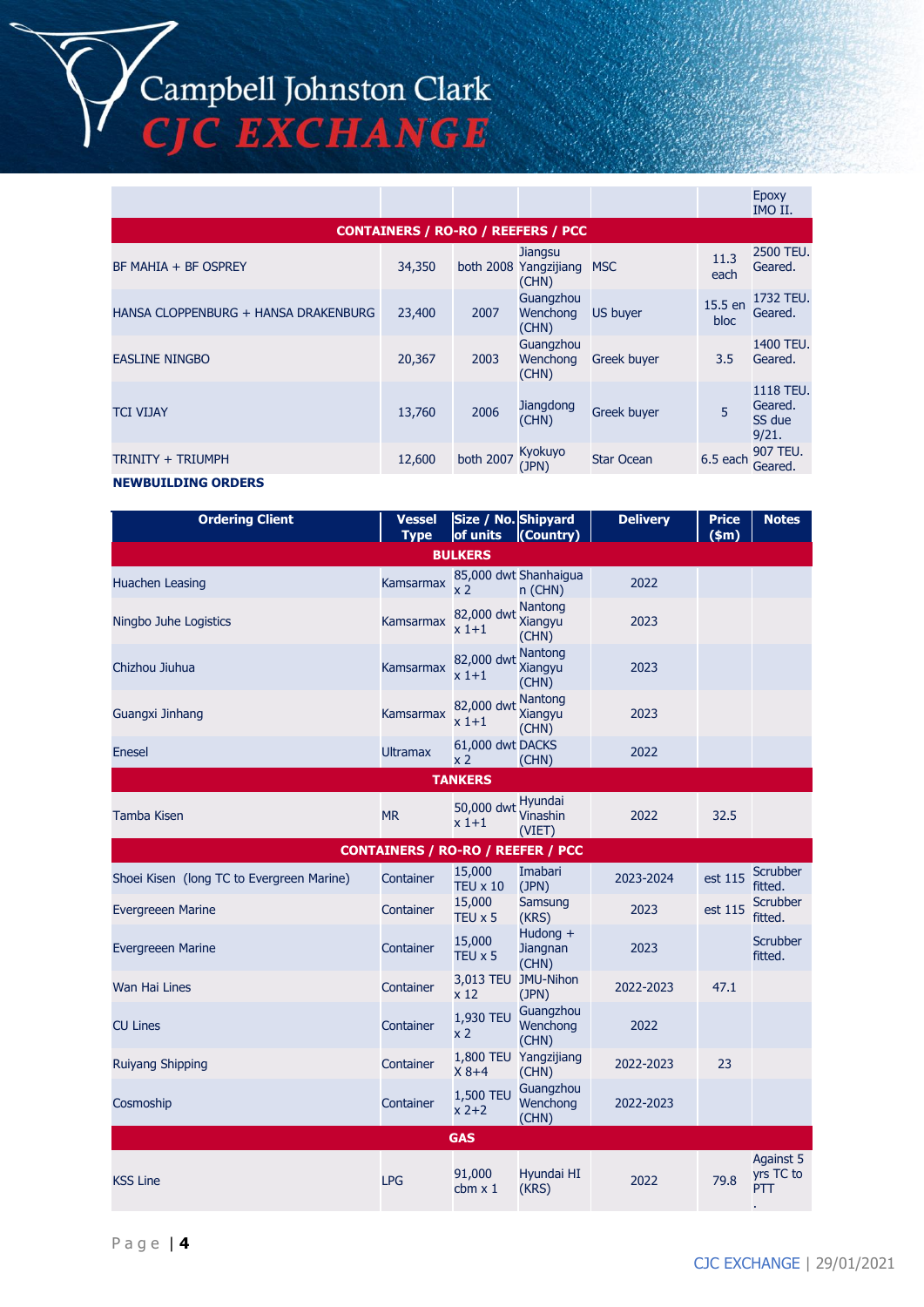# Campbell Johnston Clark **EXCHANGE**

NYK Line  $\begin{array}{ccc} 84,000 \end{array}$ cbm x 1 Kawasaki<br>(JPN) (JPN) <sup>2022</sup> LPG fueled. **Recycling Activity Vessel Name BUILT DWT LWT Delivery Price (\$/lwt) Notes PANAMAX BULK** GLORIEVER بالمستخدم المستخدم المستخدم المستخدم المستخدم المستخدم المستخدم المستخدم المستخدم المستخدم المستخدم<br>المستخدم المستخدم المستخدم المستخدم المستخدم المستخدم المستخدم المستخدم المستخدم المستخدم المستخدم المستخدم ال 70,108 9,295 Bangladesh 445 incl 600 tons bunkers **GENERAL DRY CARGO** INZHENER PLAVINSKIY 1988 / 1988 / 1988 / 1988 / 1988 / 1988 / 1988 / 1988 / 1988 / 1988 / 1988 / 1988 / 1988 / Poland 9,382 4,979 Turkey <sup>250</sup> Green Recycling **AFRAMAX** ABERDEEN 1996 / Spain 87,055 17,400 as-is Greece laid up For Green **Recycling** In Turkey **LPG** CELIA 1991 / Japan 5,058 3,578 India

#### **Recycling Prices (US\$/LWT)**

|                                | <b>Banglades</b> Pakistan |         | <b>India</b> | <b>Turkey</b> |
|--------------------------------|---------------------------|---------|--------------|---------------|
| Tank/Cont/Ro-Ro/Capes/LPG/PCC  | 440/455                   | 435/450 | 420/435      | 260/270       |
| Dry Cargo/Bulk/Tween/Gen Cargo | 430/440                   | 420/435 | 410/420      | 250/260       |

#### **Newbuild and Second Hand Values** (\$

| million)                                                                  |                 |                      |                |
|---------------------------------------------------------------------------|-----------------|----------------------|----------------|
|                                                                           | <b>Newbuild</b> | 5 Year<br><b>Old</b> | 10 Year<br>Old |
| <b>Tankers</b>                                                            |                 |                      |                |
| <b>VLCC</b>                                                               | 87              | 65.5                 | 46             |
| <b>SUEZMAX</b>                                                            | 57              | 45                   | 30             |
| <b>AFRAMAX</b>                                                            | 47.5            | 34                   | 22             |
| <b>MR</b>                                                                 | 34              | 27                   | 18             |
| <b>Bulkers</b>                                                            |                 |                      |                |
| <b>CAPESIZE</b>                                                           | $48^{\wedge}$   | 28                   | 20             |
| <b>KAMSARMAX / PANAMAX</b>                                                | $26.5^{\circ}$  | 23k                  | 16k / 14.75p   |
| ULTRAMAX / SUPRAMAX                                                       | $24.5^{\circ}$  | 20u                  | 11.5           |
| <b>HANDYSIZE</b>                                                          | $23^{\wedge}$   | 15                   | 9.25           |
| ^=Chinese price (otherwise based upon Japanese / Korean country of build) |                 |                      |                |

**This report has been produced for general information and is not a replacement for specific advice. While the market information is believed to be reasonably accurate, it is by its nature subject to limited audits and validations. No responsibility can be accepted for any errors or any consequences arising therefrom. No part of the report may be reproduced or circulated without our prior written approval. © E.A. Gibson Shipbrokers Ltd 2021.**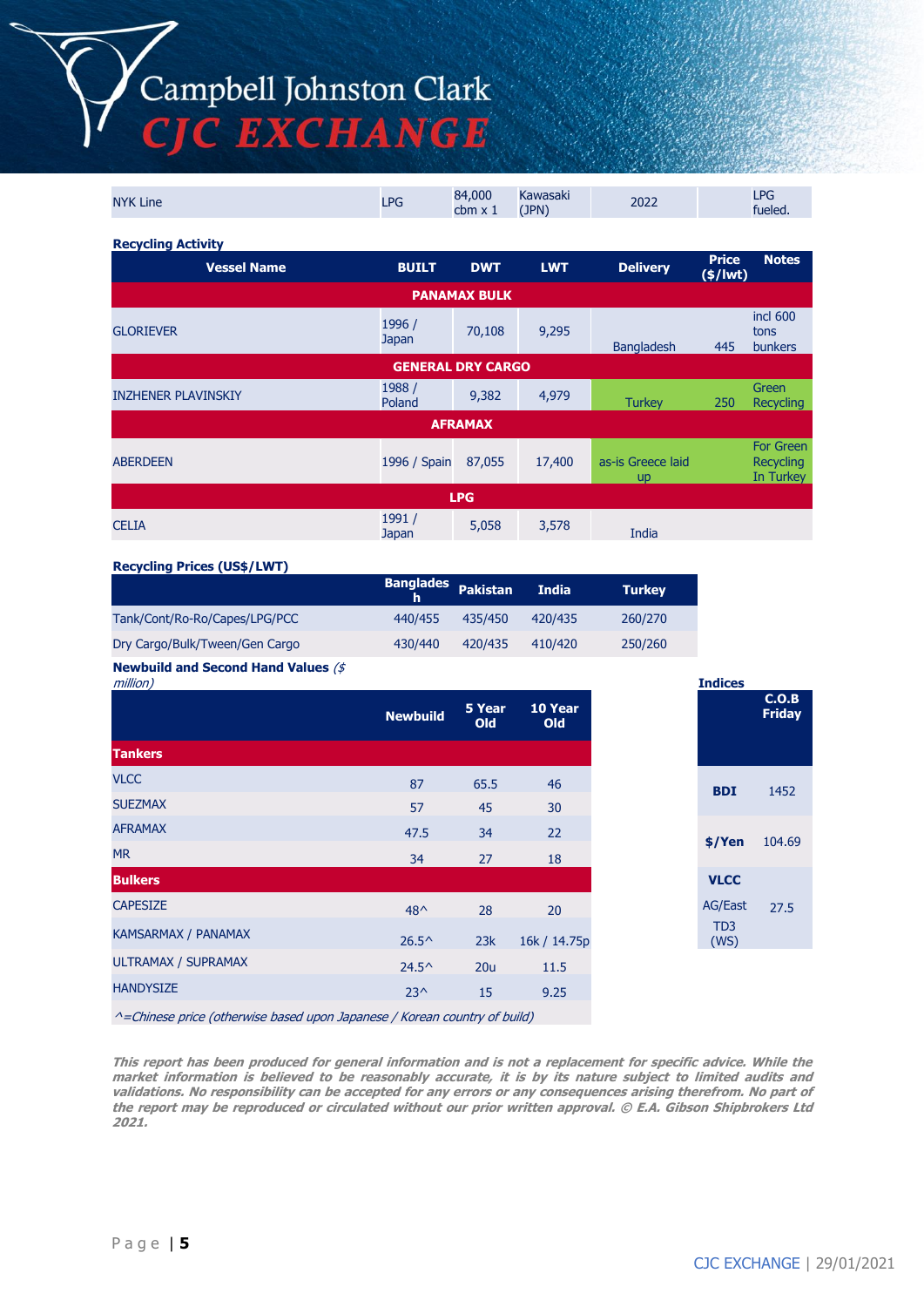

# CJC Market News



Campbell Johnston Clark (CJC) is a medium-sized international law firm advising on all aspects of the shipping sector, from ship finance to dry shipping and comprehensive casualty handling, and all that happens in between. Today, we Campbell Johnston Clark have offices in London, Newcastle, Singapore and Miami.

# **Is an Email Attachment Covered by Legal Privilege?**



A recent decision by the Court of Appeal in Sports Direct International Plc v Financial Reporting Council [2020] EWCA  $C_V$  177 has finally shed some light on whether email attachments are covered by legal privilege. The answer is no: email attachments (which are not themselves privileged) do not attract privilege simply by being attached to a privileged email.

Considering this decision, it is important to note that sending

email attachments which are not privileged via privileged communication, does not mean those same attachments automatically become privileged.

#### Background Facts

The Financial Reporting Council (FRC) had for some time been investigating the conduct of Grant Thornton and an individual at the accounting firm over a structure adopted by Sports Direct International (SDI) concerning VAT.

During the investigation, the FRC brought an application for an order requiring SDI to provide it with certain documents. SDI provided most of the requested documents but withheld 40 documents on the grounds that they were subject to legal privilege. The 40 documents were comprised of 19 emails between SDI and its lawyers, along with 21 attachments.

The FRC accepted that ordinarily the withheld emails would be protected by legal privilege, but in the circumstances of this case, argued that the 21 attachments to those 19 emails were pre-existing documents and should therefore not be protected by legal privilege. In coming to the first instance decision, Mr Justice Arnold accepted this argument and concluded that SDI was not entitled to legal privilege in respect of the attachments.

#### The Court of Appeal Decision

SDI appealed the decision and the Court of Appeal was asked to determine whether an email attachment (which was a pre-existing document) should be protected by legal privilege simply because it was attached to a privileged email.

SDI accepted that pre-existing documents were not covered by privilege simply because they were sent to a legal adviser, but they attempted to draw a distinction between whether a document was privileged and whether a communication was privileged.

The Court of Appeal rejected SDI's arguments and held that email attachments are to be treated separately from their parent emails for the purpose of privilege, which means if an attachment is not of itself privileged, it does not become so when sent as part of an otherwise privileged communication.

Supreme Court

P a g e | **6**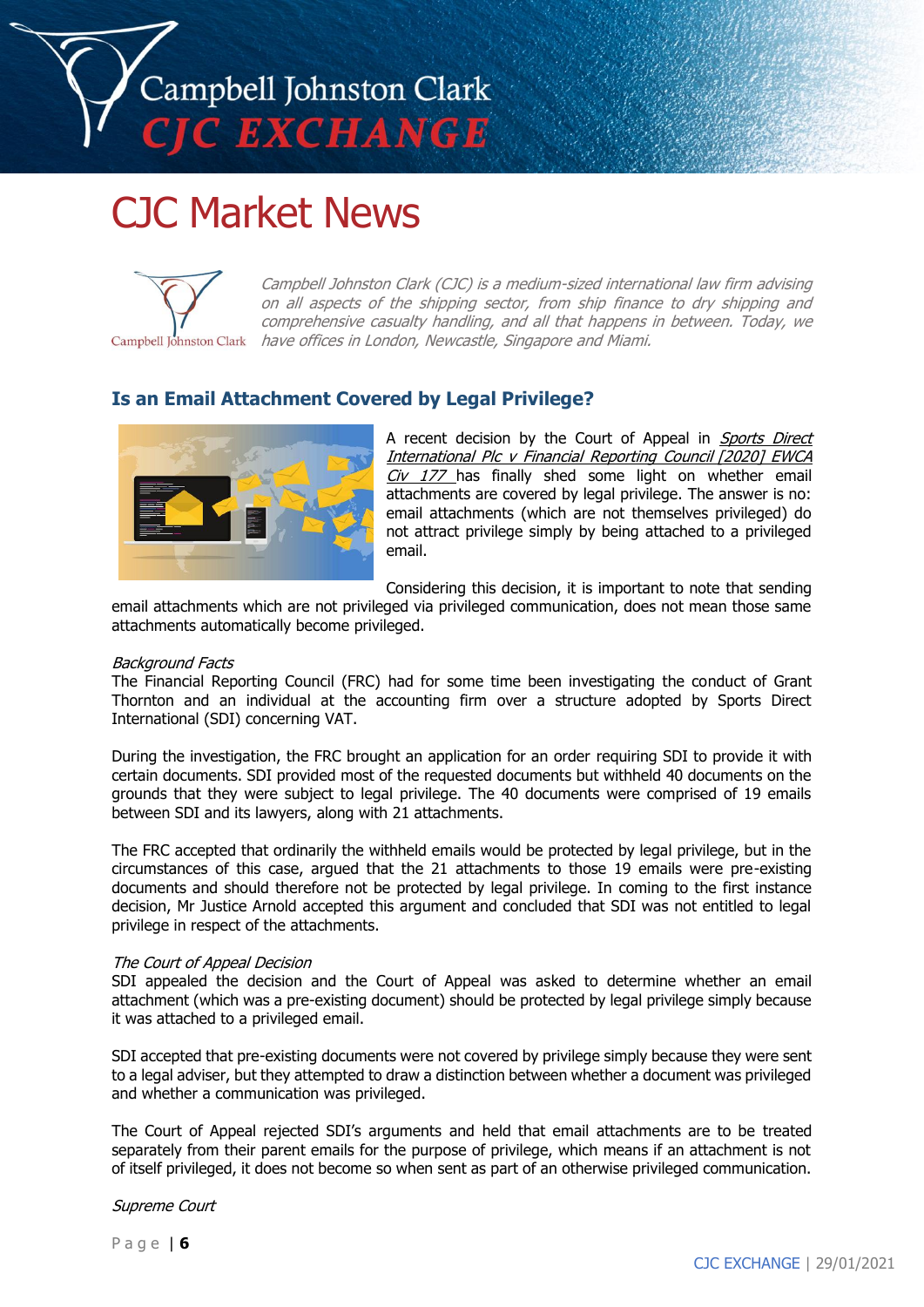

Following the Court of Appeal decision, permission to appeal to the Supreme Court was sought. The Supreme Court has since refused to grant permission to appeal on the basis that the application did not raise an arguable point of law.

# **BIMCO Issues New Sanctions Time Charterparty Clause for Container Vessels**



A new sanctions clause for container vessel time charterparties in 2021 was released by BIMCO this week. As the container trade has become increasingly complicated due to international sanctions, the new BIMCO clause aims to help parties to, "manage, allocate, and mitigate" the risks of sanctions, thus, allowing them to remain compliant with differing sanctions regimes.

The clause addresses two distinct areas:

- 1. transactions with a sanctioned party; and
- 2. voyages that involve the carriage of sanctioned cargo.

With regards to the first scenario, the clause intends to tackle an instance where one party to the agreement becomes designated as a sanctioned party. In this case, the innocent party will be able to terminate the charter and claim damages. The latter scenario covers an instance where charterers allow the carriage of sanctioned cargo where they had knowledge or ought to have known that such was prohibited. Here, there is an indemnity provision whereby charterers agree to indemnify the owners and hold owners harmless unless the cargo was found to have been intentionally concealed in containers by or with the complicity of the crew without the charterers (or their agents') knowledge.

BIMCO acknowledges that the clause provides a framework for *general application*. Hence, in certain circumstances, where a specific concern to a particular sanction needs to be addressed, the clause may have to be amended to account for the specific risks contemplated. If amendments are to be taken, BIMCO highly recommends the use of legal advice to ensure parties understand the ramifications of such changes. This is especially so in the event that there are conflicts of laws where sanctions from a particular country conflict with that of another.

The new sanctions clause was developed by a team comprising of interested parties such as owners, charterers, P&I clubs and lawyers. The full write-up, including the clause and the guidance notes, is available at BIMCO's website here: [https://www.bimco.org/contracts-and-clauses/bimco](https://www.bimco.org/contracts-and-clauses/bimco-clauses/current/sanctions_clause_for_container_vessel_time_charter_parties_2021)[clauses/current/sanctions\\_clause\\_for\\_container\\_vessel\\_time\\_charter\\_parties\\_2021.](https://www.bimco.org/contracts-and-clauses/bimco-clauses/current/sanctions_clause_for_container_vessel_time_charter_parties_2021)

# **CJC Promotes Directors in Singapore and Newcastle**



Senior Associates Alex Hudson and Will Pyle, of CJC's Newcastle and Singapore office respectively, have both been promoted to director, with effect from 1 March 2021. These promotions are indicative of CJC's continuing international growth, even amid the ongoing COVID-19 pandemic. The promotions also evidence CJC's desire to retain and promote key legal talent.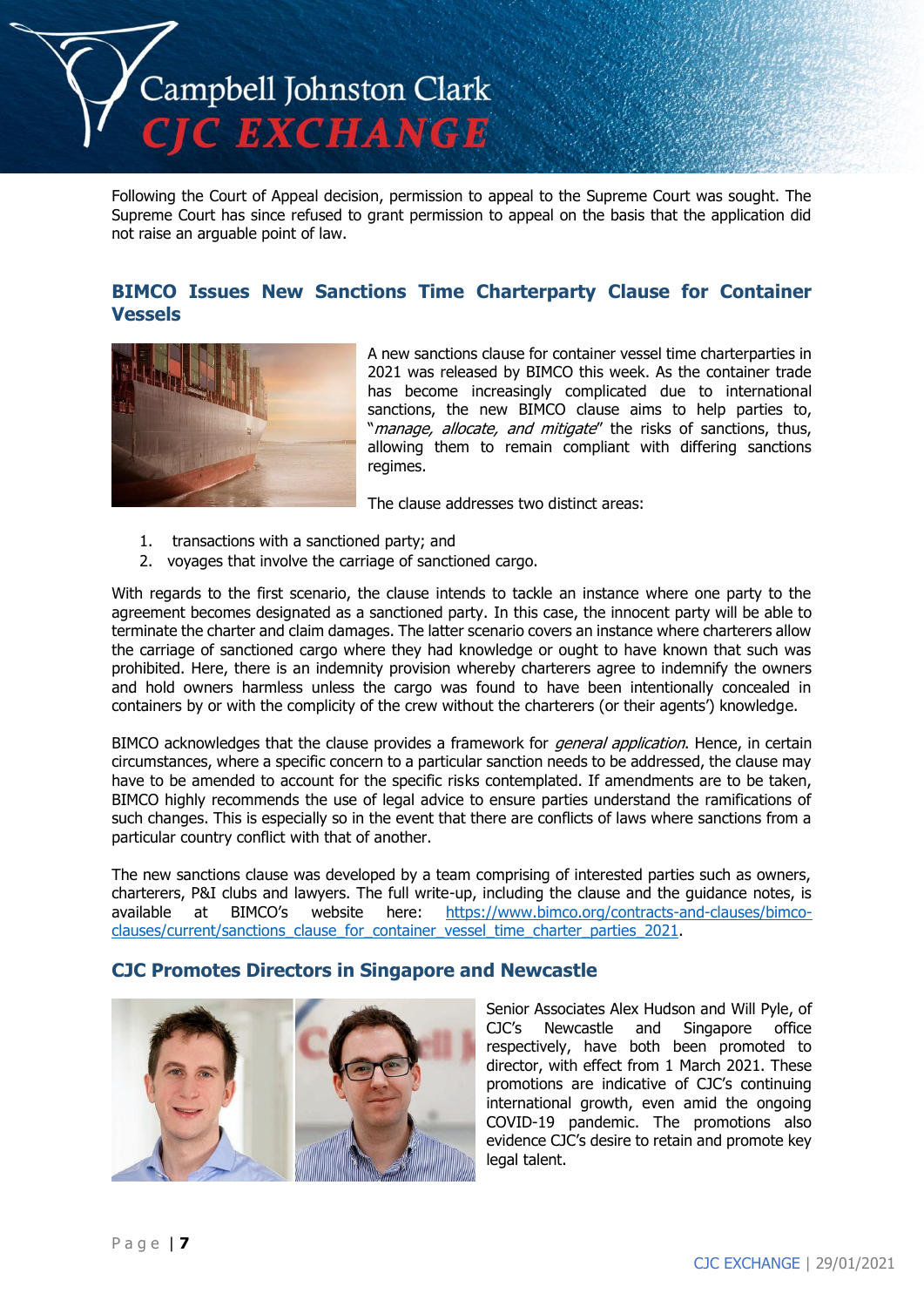

Alex specialises in P&I and FD&D matters covering a wide range of charterparty, bill of lading and general contract of affreightment disputes. He works closely with P&I Clubs and has previously been seconded to the FD&D department of a leading International Group P&I Club, where he dealt with a wide range of P&I claims.

Will has extensive experience of running international arbitrations seated in Singapore and London governed by SCMA, LMAA, SIAC, ICC and GAFTA rules. He handles charterparty disputes, bills of lading and sale contracts, and advises in relation to marine casualties such as collisions, grounding and fires at sea. Will previously undertook a secondment to Japan and maintains a particular focus on the Japanese market.

## **Proposed Fincantieri-Chantiers Merger No Longer Proceeding**



France and Italy announced jointly that they will no longer proceed with the merger of two of Europe's largest shipbuilders, Chantiers de l'Atlantique (Chantiers) and Fincantieri, citing the impact of COVID-19 and the current economic situation as the reason for this decision. The completion of the merger of the two state-owned shipbuilding companies had been delayed pending an anti-trust review and approval from the European Commission.

The agreement to merge the operation of the two shipyards came about after France took control of the STX France operation after the collapse of the South Korean STX Corporation in 2016. A shipyard with a long history building both passenger ships as well as naval vessels, France considered the yard as a strategic asset for the country and a major employer. Chantiers had in recent years expanded its business as a builder of the world's largest cruise ships competing with Fincantieri in Italy and Meyer Werft with its operations in Germany and Finland.

The merger of Chantiers and Fincantieri had, however, faced problems after the European Commission expressed concern about the impact of the transaction in terms of competition. At the end of October 2019, the European Commission announced it had decided to open an in-depth investigation into the proposed merger citing specific doubts about competition for the construction of cruise ships.

Due to expire at the end of 2020 after the previous extensions, the French government had agreed to a one month extension until 31 January 2021. At the time, the Italian and French governments said they planned to write to the EU Competition and Industry Commission urging them to finalize the inquiry into the deal.

In announcing the decision not to extend the agreement past the end of this week, both countries reaffirm the strength of their ties in terms of economic cooperation, particularly in the industrial sector. French also said that it would continue to support Chantiers de l'Atlantique as its main shareholder for as long as the current crisis will last.